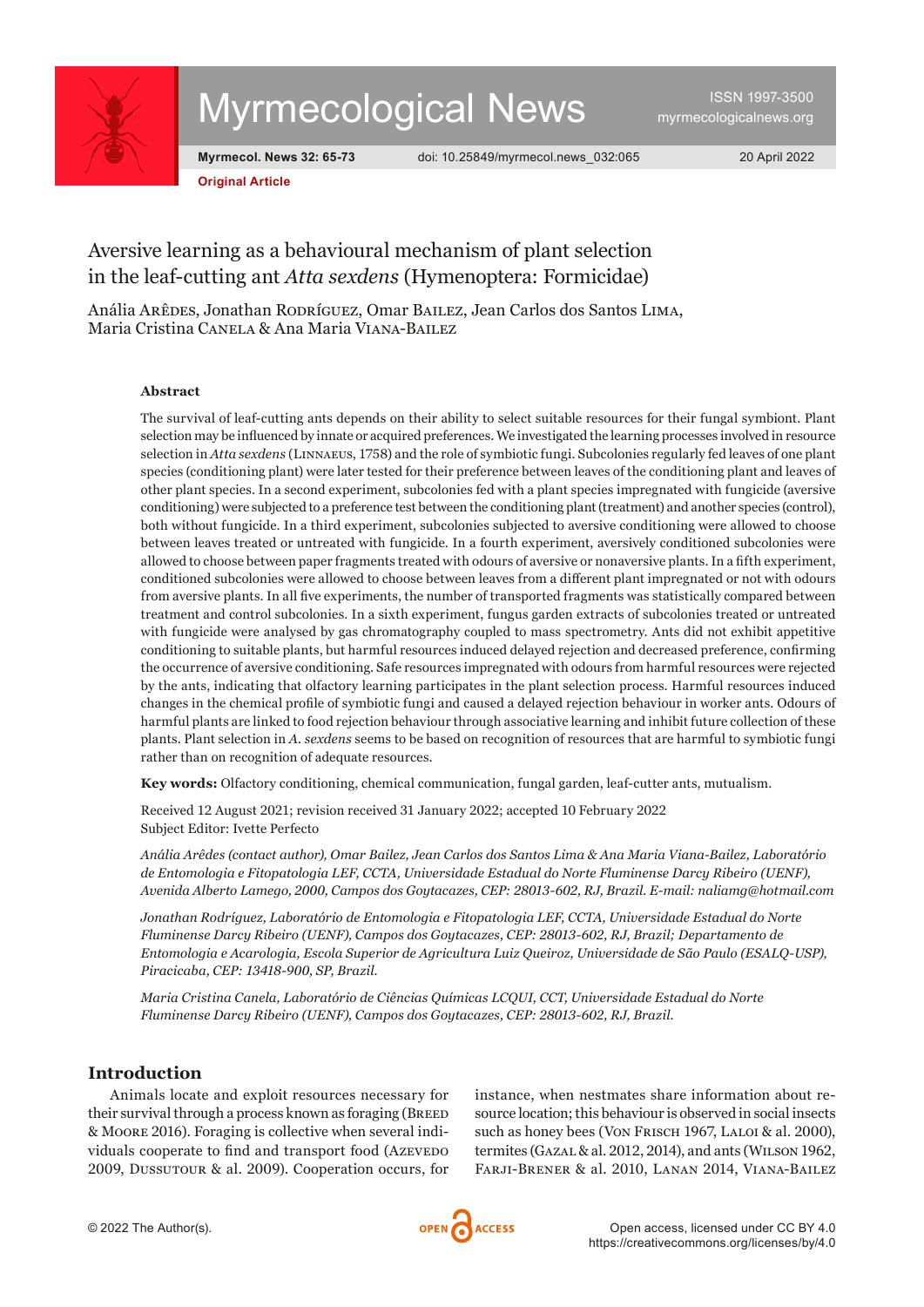& Endringer 2016). Among social insects, foraging involves exploring the environment, memorising routes, and identifying and transporting resources to the nest (Hölldobler & Wilson 1990, Ribeiro & Marinho 2011, Nominato 2015).

Most social insects live in perennial societies and face important environmental changes, to which they adapt owing to their plasticity in a broad range of behaviours (Dukas 2004). The ability to exploit new food sources is probably one of the main adaptive responses to environmental variability (RAINE & CHITTKA 2008). The most widespread learning mechanism in the animal world is associative learning (Dukas 2004), which allows animals to predict the occurrence of positive or negative events through the perception of signs that frequently occur spatially or temporally close to such events (SCHLEYER & al. 2018).

For associative learning to occur, the signs to be learned must be associated with events that either threaten (punishment) or promote (reward) their survival (Alcock 2011, Perez & al. 2016). Associative learning is classified as classical or Pavlovian when an innocuous stimulus (conditioned stimulus) starts to provoke a specific behavioural response in animals (conditioned response), after that same neutral stimulus has been previously paired (one or more times) with this specific behavior (Pham-Delegue & al. 1993, DESMEDT & al. 2017). Another common associative learning process is operant or instrumental conditioning, whereby animal-specific behaviours are stimulated or inhibited via rewards (appetitive conditioning) or punishments (punitive conditioning) (Skinner 1948). The probability of a given behavioural act increases with the number of times the act is succeeded by positive rewards and decreases with the number of negative rewards or punishments (Papaj & Lewis 1993, Pham-Delegue & al. 1993, Souza 2012).

Animals with a generalist diet that learn new behavioural acts through appetitive operant conditioning commonly exploit food resources more efficiently (Abramson & al. 2016). Operant conditioning allows animals to predict the negative or positive consequences of behavioural acts (Brembs 2003, Souza 2012). Most insects collect food resources for their own consumption, and the quality of the resource will define the foraging experience as positive or negative (HEIDECKER & LEUTHOLD 1984, CAMAZINE 1993).

Leaf-cutting ants have a generalist diet composed of resources located through the perception of olfactory signals emitted by plants (HÖLLDOBLER & WILSON 1990, Roces 1990, Ribeiro & Marinho 2011), memorized from previous experiences (Roces 1994). Leaf-cutting ant foragers eventually feed on sap during leaf cutting (LITTLEDYKE & Cherrett 1976, Quinlan & Cherrett 1979, Silva & al. 2003). Thus, nutrients and secondary metabolites present in leaves (HUBBELL & al. 1984, HOWARD 1987, 1988) can represent rewards or punishments, and the collection experience can be characterized as positive or negative at the individual level. However, the resource collected by foragers does not represent a conventional negative or positive reward in itself, as it is not the insect but the symbiotic fungus that consumes the resource. A given resource may be suitable to foragers but harmful to the fungus (Herz & al. 2008); such a collection experience must necessarily be characterized as negative for the ant colony. Some studies suggested that chemicals produced by damaged fungal cells can be used by ants as clues to assess the state of the fungus garden (North & al. 1999, Herz & al. 2008, Goes & al. 2020).

The introduction of a harmful resource into the nest may elicit a delayed rejection reaction (Herz & al. 2008, Arenas & Roces 2016, 2017, Green & Kooij 2018). However, the physiological and behavioural bases of this possible mechanism have not yet been elucidated (Herz & al. 2008, Green & Kooij 2018, Goes & al. 2020). In this study, we aimed to investigate whether learning processes participate in the resource selection mechanism of the leaf-cutting ant *Atta sexdens* (Linnaeus, 1758) and understand the possible role of symbiotic fungi in this process.

# **Material and methods**

#### **Ant subcolonies**

Twenty-four queenless subcolonies were established in 500 mL plastic pots, each comprising 800 workers, 200 larvae and pupae, and 50g of fungus garden. Insects and fungus garden material were obtained from four 4-year old colonies of *Atta sexdens* (identifyed using Fernández & al. 2015) maintained under laboratory conditions.

Subcolonies were placed in plastic trays (46  $\times$  28  $\times$ 12 cm) that served as a foraging arena and were kept in a room at 25 °C (with variations of  $\pm$  2 °C) and 80% relative humidity ( $\pm$  10%). A 50 mL cup placed in each tray was used by ants as a dump chamber. The foraging arena was supplied daily with leaves of *Acalypha wilkesiana* (Müller Argoviensis, 1866) (used as regular food throughout).

The subcolonies were used in experiments after their foraging behaviour became similar to that of queenright colonies, which occurred about 48h after their establishment (LOECK & al. 1994, JACCOUD & al. 1999).

## **Preliminary test: Spontaneous preference**

On the sixth day after preparation of subcolonies, the food (*A. wilkesiana* leaves) of each one of the 24 subcolonies was replaced by two Petri dishes (diameter = 3.5cm) containing each 20 leaf fragments (diameter= 5mm). One Petri dish contained leaves of *Rosa alba* (Linnaeus, 1753) and the other leaves of *Ligustrum japonicum* (Thunberg, 1780). Fragments transported from each plate were counted 2h later or when all fragments had been collected from one of the plates. The following days, *A. wilkesiana* leaves were placed in the foraging arena of all colonies as regular food.

#### **Experiment 1: appetitive conditioning**

**Conditioning phase:** Seven days after the preliminary test, *A. wilkesiana* leaves were removed from the trays of the 24 subcolonies, and half of the subcolonies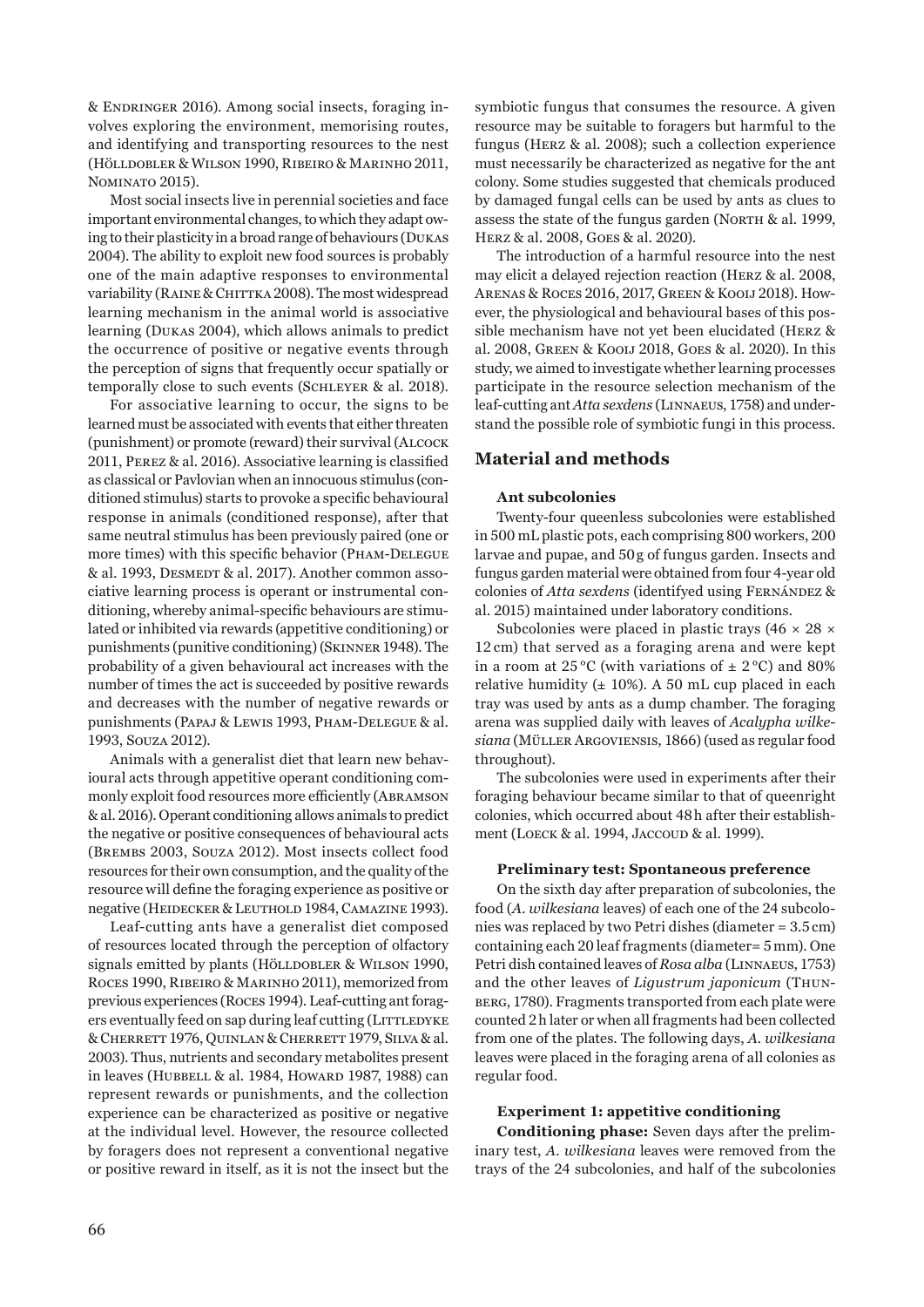were fed *Rosa alba* leaves (rose group, n = 12) and the other half *Ligustrum japonicum* leaves (privet group, n = 12) for five days.

**Preference test:** At the end of the conditioning phase, the food of subcolonies was replaced by two Petri dishes. One of the plates contained 20 leaf fragments of *R. alba* and the other 20 leaf fragments of *L. japonicum*. The number of fragments transported from each plate was recorded for 2h. The following day, regular food was returned to the subcolonies.

#### **Experiment 2: aversive conditioning**

**Conditioning phase:** Seven days after the completion of Experiment 1, *Acalypha wilkesiana* leaves were removed from the arena of both groups (rose and privet) and replaced by a Petri dish (diameter = 9cm). The Petri dish contained 40 leaf fragments of *Rosa alba* leaves (rose group) or *Ligustrum japonicum* (privet group) impregnated with a 0.02% aqueous solution of cycloheximide (Sigma®, St. Louis, USA)  $(1 \mu L /$  fragment). Thus, the rose group was exposed to cycloheximide-treated *R. alba* leaves, whereas the privet group was exposed to cycloheximide-treated *L. japonicum* leaves.

In this experiment, the fungicide cycloheximide represents a stimulus that, in low concentrations, is innocuous and undetectable to ants but lethal to fungi and harmful to the colony (RIDLEY & al. 1996, HERZ & al. 2008, SOUSA & al. 2018).

**Preference test:** At 24h after fungicide treatment, a Petri dish containing 20 fragments (diameter = 5mm) of *Rosa alba* leaves and another containing 20 fragments of *Ligustrum japonicum* leaves, both without fungicide, were placed in the centre of the foraging arena. Fragments transported into the nest as well as those later discarded from the nest were counted after 2h. The experimental method was based on a study on *Acromyrmex lundi* (see Herz & al. 2008).

#### **Experiment 3: fungicide perception**

Seven days after being subjected to aversive conditioning, the ants received, instead of regular food, one plate containing 20 leaf fragments impregnated with 0.02% cycloheximide solution together with a second plate containing 20 leaf fragments impregnated with distilled water (1  $\mu$ L / fragment). The rose group was exposed to fragments of *Rosa alba* and the privet group to fragments of *Ligustrum japonicum*. Transported and discarded fragments were quantified after 2h.

# **Experiment 4: signals used for recognition of unsuitable resources**

**Preparation of leaf extracts:** Leaves of *Rosa alba* and *Ligustrum japonicum* (5 g each) were placed separately in a beaker containing 60 mL of distilled water, stirred with a glass rod for 5 min, and left to stand for 24h at 10°C in the dark. Macerates were filtered through filter paper, and the resulting aqueous extracts were used immediately after preparation.

*Rosa alba* and *Ligustrum japonicum* leaf extracts were also prepared using pentane (Tedia®, Fairfield, USA) as solvent.

**Preference test 1:** At 14 days after the aversive conditioning experiment, the conventional food of subcolonies was replaced by two Petri dishes (diameter = 3.5 cm) containing 20 pieces of filter paper (20mm² each). Fragments from one plate were impregnated with *Rosa alba* aqueous extract and those from the other with *Ligustrum japonicum* aqueous extract (1 µL / fragment). The number of fragments transported by worker ants was quantified 2h later.

**Preference test 2:** An almost identical preference test was performed 21 days after the completion of the aversive conditioning experiment. The difference was that in this test ants were presented with pieces of filter paper impregnated with pentane extracts instead of aqueous extracts.

# **Experiment 5: preference changes induced by aversive resource odours**

At 28 days after aversive conditioning, the regular food resource of subcolonies was replaced by two Petri dishes (diameter = 3.5 cm) containing 20 leaf fragments from the species to which the group had not been exposed in the aversive conditioning phase. In other words, the rose group (n = 12) was presented with *Ligustrum japonicum* leaves and the privet group with *Rosa alba* leaves. Fragments from one plate were impregnated with an aqueous extract  $(1 \mu L /$  fragment) of the plant resource used for aversive conditioning (aversive odour treatment), and those from the other plate were impregnated with distilled water (odour-free control). The number of fragments transported from each plate to the fungus garden was quantified after 2h.

# **Experiment 6: chemical analysis of fungus garden odours**

**Fungus garden extracts:** Six subcolonies had their regular food removed and were fed 1g of *Rosa alba* leaves per day for five days. On the sixth day, three samples of fungus garden (circa 200mg) were collected from each subcolony, placed separately in a vial containing 3 mL of hexane (Tedia®), and kept at rest for 48h at 4°C. On the same day of collection, half of the subcolonies  $(n = 3)$  were fed 40 *R. alba* leaf fragments treated with an aqueous solution of cycloheximide, and the other half  $(n = 3)$  were fed fragments impregnated with distilled water  $(1 \mu L)$ fragment) (control). After 48 h, fungus garden samples were collected once again and processed as described above.

Samples were incubated in an ultrasonic bath (Kondortech®, São Carlos, Brazil) for 10 min to facilitate extraction of chemical compounds. Supernatants from triplicate samples were transferred to a single vial and evaporated under argon gas. Then, 90 µL of hexane and 10 µL of a standard solution of eicosane diluted to 1100 ng / µL in hexane were added to the samples.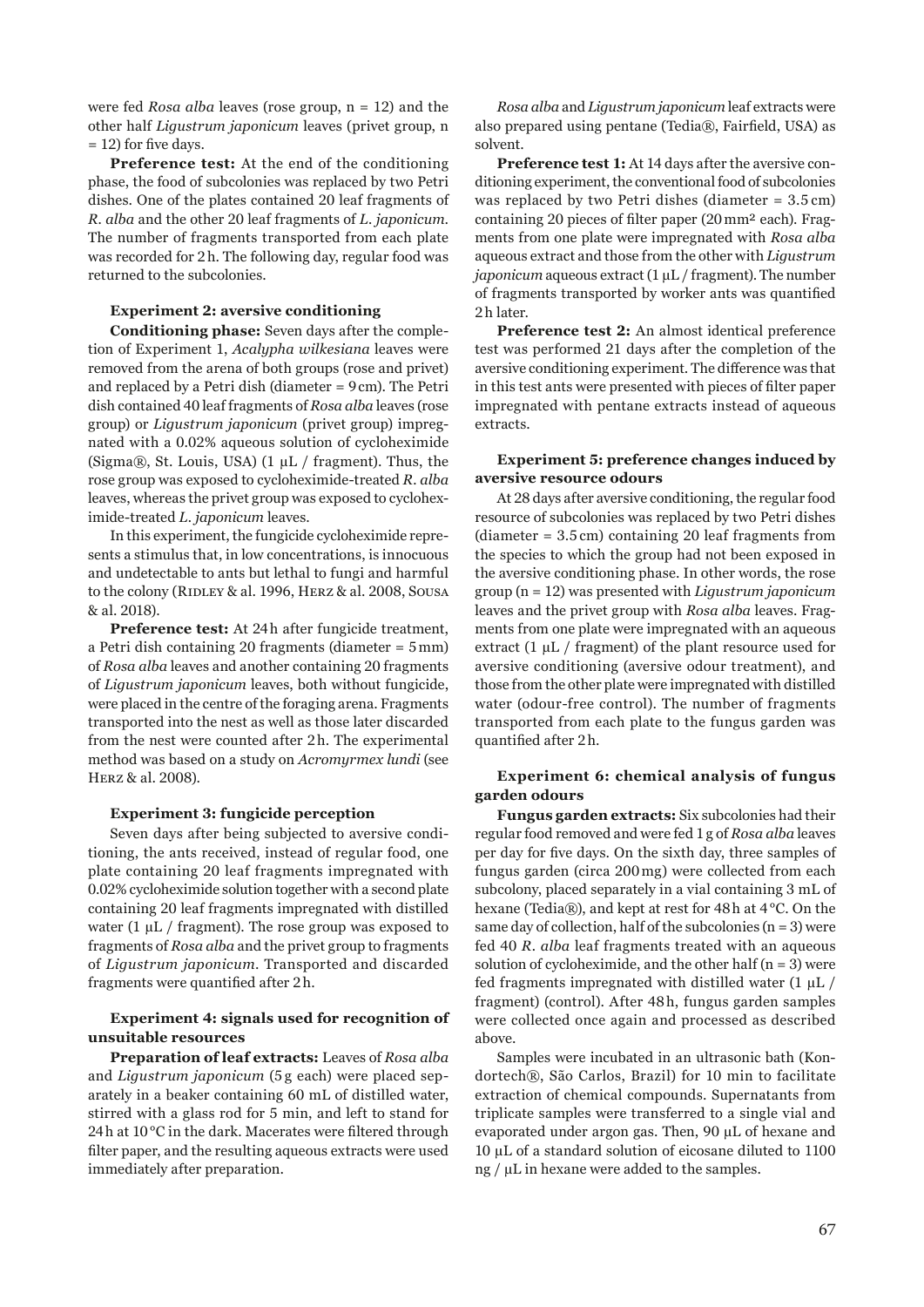**Fungus garden volatiles:** A plastic bottle (diameter = 5 cm) containing 1 g of Amberlite® (St. Louis, USA) XAD4 resin and a glass tube containing 150mg of Tenax® (Bellefonte, USA) trapping agent (TA) resin (Supelco®, Bellefonte, USA) were placed in the fungus garden chamber of each subcolony. Amberlite® bottles were collected after 48 h and their contents transferred to a test tube containing 5 mL of ethyl acetate (Tedia®). Samples were ultrasonicated (Kondortech®) for 10 min, the supernatant collected into a new tube, and the liquid fraction evaporated to 500 µL under argon gas.

Tenax® TA samples were collected after 48 h and analysed for volatile compounds by thermal desorption.

**Chromatographic analysis:** An aliquot (1 µL) of fungal extract from each subcolony was injected into a Shimadzu® (Tokio, Japan) GC-2010 gas chromatograph coupled to a Shimadzu® GCMS-QP2010 plus mass spectrometer. Chromatographic conditions were as follows: column pressure of 100 kPa, gas flow rate of 1.5 mL / min, initial column temperature of 80°C maintained for 1 min, final column temperature of 280 °C maintained for 10 min, injector temperature of 280°C, and detector temperature of 280°C.

Tenax® TA tubes were connected directly to a Shimadzu® GC-2010 gas chromatograph coupled to a Shimadzu® GCMS-QP2010 Plus mass spectrometer and a Shimadzu® TD-20 thermal desorption system. Amberlite extracts  $(1 \mu L)$  were also analysed on this system. Operating conditions were column pressure of 95 kPa, gas flow rate of 1.62 mL / min, initial column temperature of 48°C for 5 min, final column temperature of 230°C for 5 min, injector temperature of 200°C, and detector temperature of 300°C.

Separation was achieved using a fused-silica DB-5 column (J&W Scientific, Folsom, USA) (30m × 0.250mm  $\times$  0.25  $\mu$ m). Helium was used as carrier gas. Ionisation was achieved by electron impact at 70 eV. Data were recorded as total ion chromatograms.

Compounds were identified by comparing their mass spectra with the National Institute of Standards and Technology library database (GCMSsolution version 4.20). The relative abundance of each compound was quantified from its peak area.

#### **Statistical analysis**

Data from Experiments 1 to 5 (number of transported and discarded leaf fragments) were tested for homogeneity of variance and normality (Shapiro-Wilk test). As normality and homogeneity of variance assumptions were not met, treatment and control values were compared by Kruskal-Wallis tests (SigmaPlot version 12.5).

Chromatographic peak area data from Experiment 6 were subjected to arcsine square root transformation followed by discriminant analysis to compare the fungal chemical composition of fungicide-treated and untreated subcolonies (Statistica version 12.0). Compounds identified in less than 70% of the samples or that represented less than 0.3% of total compounds were excluded from analysis.

Permutational multivariate analysis of variance (PER-MANOVA) was performed to identify differences in fungal chemical profiles before and after cycloheximide treatment. A total of 9999 permutations were used.

# **Results**

#### **Preliminary preference test**

The number of *Rosa alba* (72 ± 6.7%) and *Ligustrum japonicum* (90 ± 2.5%) fragments transported by workers did not differ significantly (Kruskal-Wallis test:  $H_1 = 1.7$ ,  $P = 0.189$ .

#### **Experiment 1: appetite conditioning**

During the conditioning phase, both food resources were regularly collected by ants. During the test phase, when new and previously experienced resources were simultaneously offered to ants, no preference was detected. Subcolonies previously fed with *Rosa alba* collected 78  $\pm$  9.1% of the *R*. *alba* fragments and 82  $\pm$  7.9% of the *Ligustrum japonicum* fragments ( $H_1 = 0.3$ ,  $P = 0.579$ ). Subcolonies previously fed with *L. japonicum* collected  $81 \pm 7.3\%$  of the *R. alba* fragments and  $82 \pm 8.1\%$  of the *L. japonicum* fragments ( $H_1 = 0.2$ ,  $P = 0.643$ ).

#### **Experiment 2: aversive conditioning**

In the conditioning phase, subcolonies of both groups transported all of the plant fragments with fungicide in less than 30 min, incorporated the material into the fungus garden, and showed no signs of rejection within the first 24h.

In the preference test, subcolonies of the rose group collected fewer fragments of *Rosa alba* than of *Ligustrum japonicum* (40 vs 87%,  $H_1 = 10.5$ ,  $P < 0.001$ , Fig. 1), and 42% of the collected *R. alba* fragments were rejected after 2h, whereas *L. japonicum* fragments were not rejected  $(H<sub>1</sub> = 9.1, P = 0.003)$ . Privet group subcolonies foraged only 3% of the *L. japonicum* fragments and 100% of the *R. alba* fragments (H1 = 20.5, P < 0.001, Fig.1). *Ligustrum japonicum* fragments were rejected in their entirety within



**Fig.1:** Preference test after aversive conditioning. Percentage of *Rosa alba* (n = 20) and *Ligustrum japonicum* (n = 20) leaf fragments transported to the nest by *Atta sexdens* workers  $(n = 12)$  at 24h after being aversively conditioned to leaves of *R. alba* (left) or *L. japonicum* (right) impregnated with the fungicide cycloheximide. \*\*\* P < 0.001 (Kruskal-Wallis test).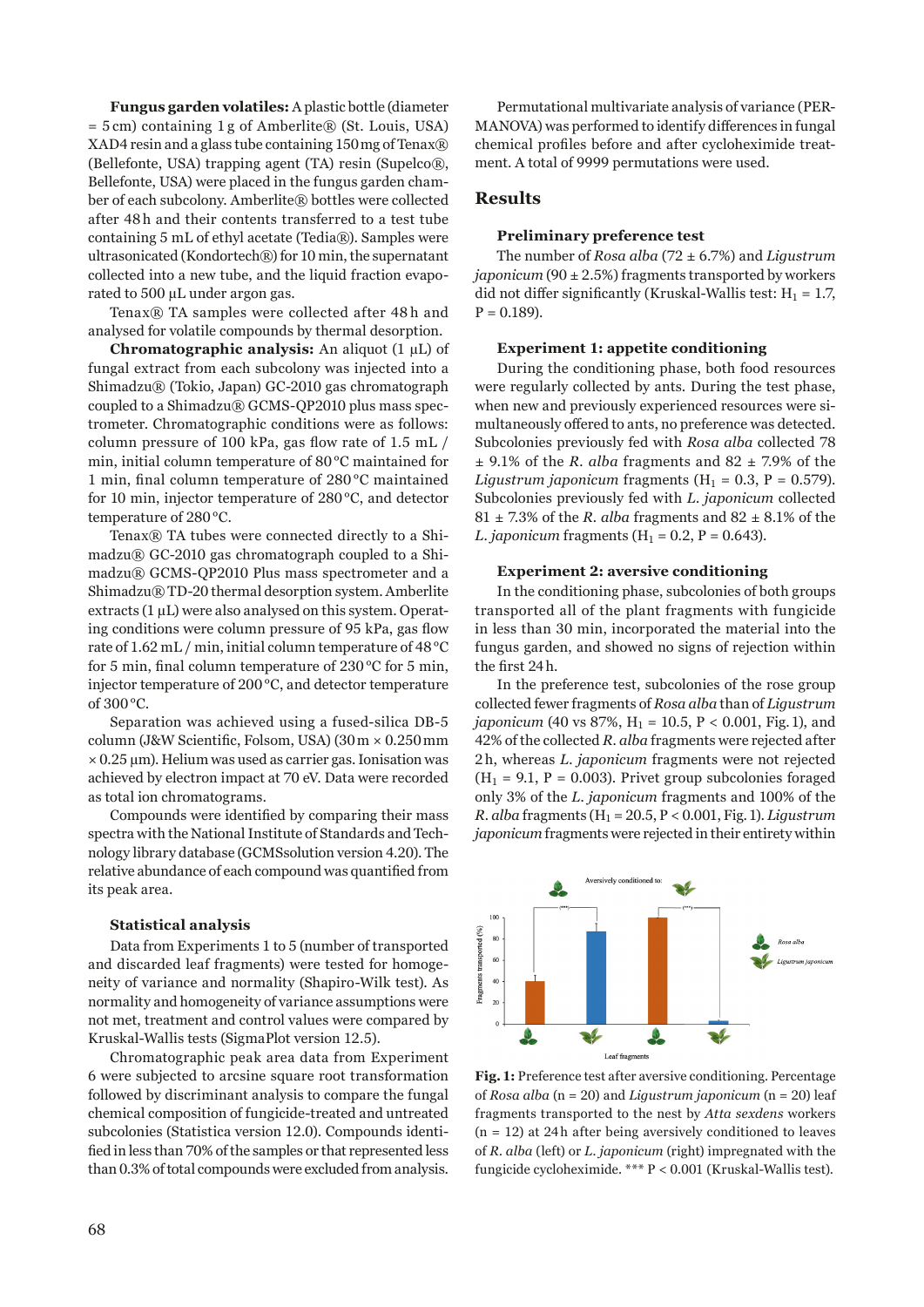2h, but *R. alba* fragments were not rejected  $(H_1 = 9.5,$  $P = 0.002$ ).

# **Experiment 3: fungicide perception**

Subcolonies aversively conditioned to fungicide-treated leaves did not discriminate between fungicide-treated and fungicide-free leaves.

Rose group subcolonies foraged  $42 \pm 9.2\%$  of the contaminated *Rosa alba* fragments and 27 ± 7.9% of the noncontaminated fragments (treated with distilled water)  $(H_1)$  $= 1.5$ ,  $P = 0.223$ ), and privet group subcolonies foraged 37 ± 9.2% of the contaminated *Ligustrum japonicum* fragments and  $27 \pm 6.9\%$  of the noncontaminated fragments  $(H<sub>1</sub> = 1.0, P = 0.322)$ . However, rose group subcolonies rejected 33 ± 6.9% of fungicide-treated fragments and 18 ± 2.7% of fungicide-free fragments within 2h of transportation ( $H_1 = 1.2$ ,  $P = 0.271$ ). Similarly, privet subcolonies rejected  $38 \pm 7.3\%$  of the contaminated fragments and  $37 \pm 4.2\%$  of the noncontaminated fragments (H<sub>1</sub> = 0.05,  $P = 0.831$ ).

# **Experiment 4: signals used for recognition of unsuitable resources**

Perception test 1: Subcolonies aversively conditioned to fungicide-treated *Rosa alba* leaves collected fewer paper fragments impregnated with *R. alba* aqueous extract than paper fragments impregnated with *Ligustrum japonicum* aqueous extract ( $H_1 = 15.1$ ,  $P < 0.001$ , Fig. 2). Likewise, subcolonies conditioned against *L. japonicum* collected fewer fragments impregnated with *L. japonicum* extract ( $H_1 = 10.7$ ,  $P = 0.001$ , Fig. 2).



Perception test 2: When using pentane extracts, we observed that rose subcolonies collected fewer paper fragments impregnated with *Rosa alba* odours ( $H_1 = 22.2$ , P < 0.001, Fig.2) and privet subcolonies collected fewer fragments impregnated with *Ligustrum japonicum* odours  $(H<sub>1</sub> = 21.5, P < 0.001, Fig. 2).$ 

# **Experiment 5: preference changes induced by aversive resource odours**

Subcolonies of the rose group foraged fewer *Ligustrum japonicum* fragments impregnated with *Rosa alba* odours than fragments treated with water ( $H_1 = 19.7$ ,  $P < 0.001$ , Fig.3). Similarly, privet group subcolonies collected fewer *R. alba* fragments impregnated with *L. japonicum* odours than fragments treated with distilled water  $(H_1 = 16.1,$  $P < 0.001$ , Fig. 3).



**Fig.3:** Preference change induced by aversive resource odours. Percentage of nonaversive leaf fragments (n = 20) impregnated with odour extracts of aversive resources or with distilled water transported by *Atta sexdens* subcolonies aversively conditioned to *Rosa alba* (left) (n = 12) or *Ligustrum japonicum* (right) (n  $= 12$ ). \*\*\* P < 0.001 (Kruskal-Wallis test).



**Fig.2:** Plant odour discrimination after aversive conditioning. Percentage of filter paper fragments impregnated with extracts of *Rosa alba* (n = 20) or *Ligustrum japonicum* (n = 20) transported to the nest (n = 12) by *Atta sexdens* workers previously fed a diet of *R. alba* (above) or *L. japonicum* (below) leaves treated with the fungicide cycloheximide. Left, aqueous extracts; right, pentane extracts. \*\*\* P < 0.001 (Kruskal-Wallis test).

**Fig.4:** Discriminant analysis of the chemical profile of fungus gardens of *Atta sexdens* subcolonies. ◆, fed for five days with *Rosa alba* ( $n = 6$ ); **e**, fed for five days with *R. alba* and two days with *R. alba* + cycloheximide (treatment) ( $n = 3$ ); and ■, fed for five days with *R. alba* and two days with *R. alba*<sup>+</sup> distilled water (control)  $(n = 3)$ . Ellipses represent confidence intervals (P < 0.05).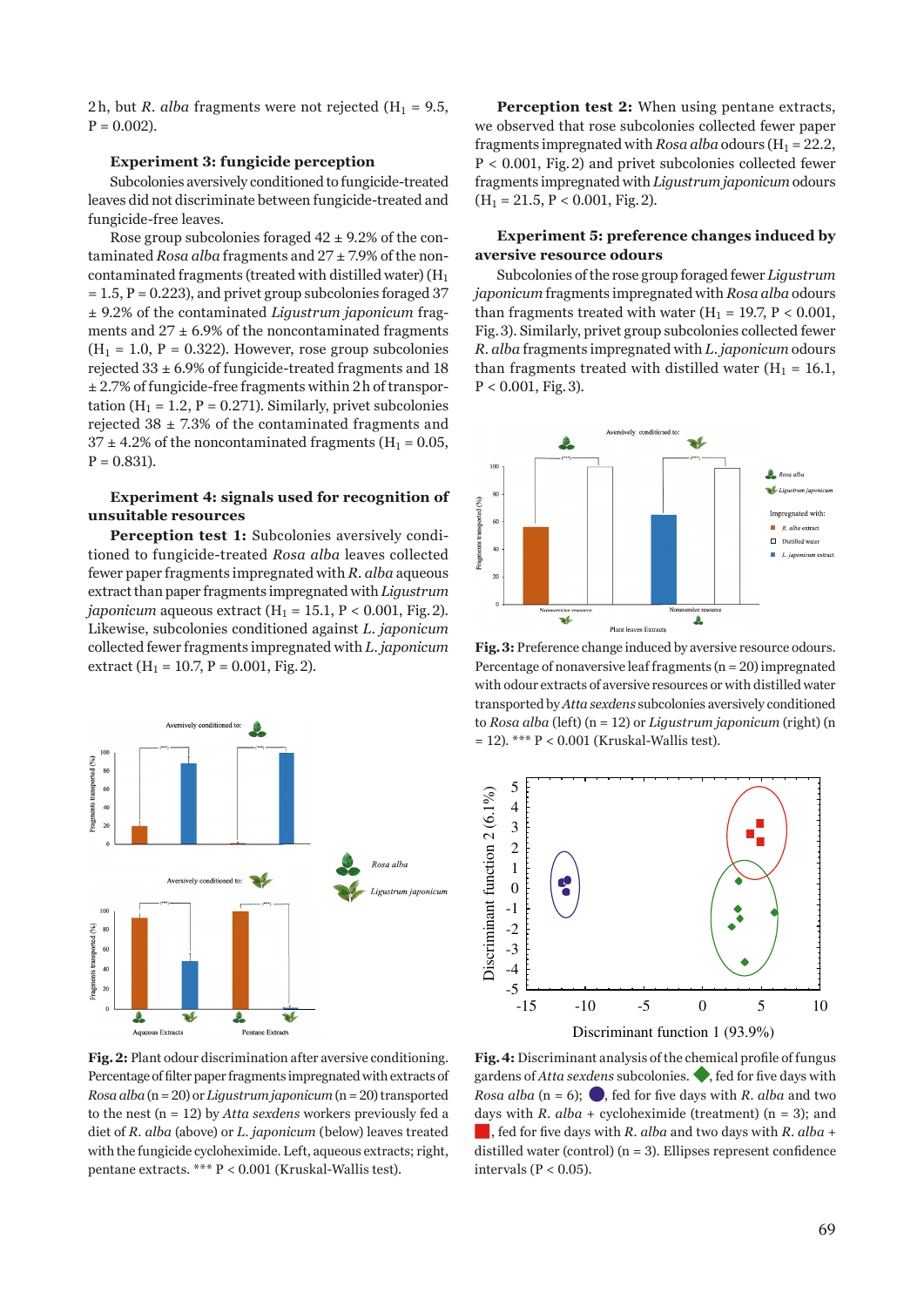### **Experiment 6: chemical analysis of fungus garden odours and composition**

Discriminant analysis separated fungus garden chemical profiles into three groups. The chemical profile of fungus gardens at 48h after fungicide treatment differed significantly from that obtained before fungicide treatment and from that of the control ( $F_{12,8} = 11.0$ ,  $P < 0.001$ , Fig.4). Quantitative data of compounds identified after solvent extraction are shown in Table S1 (see Appendix, as digital supplementary material to this article, at the journal's web pages).

Six compounds were accountable for the separation of groups: n-hexadecanoic acid, 9,12-octadecadienoic acid, triacontanal, heneicosane, 8,12-dimethyldotriacontane, and 2,6,10-trimethylpentadecane (Fig. 4). Fungus gardens decreased concentrations of n-hexadecanoic acid (31.16%) and 9,12-octadecadienoic acid (24.65%) as well as increased concentrations of nonacosane (38.89%) and hentriacontane (33.65%) after fungicide exposure.

Fungus garden volatiles captured with both types of resins did not differ quantitatively or qualitatively between treated and untreated subcolonies (Tenax TA®: pseudo-F  $= 0.4248$ , P = 0.5969; Amberlite XAD4: pseudo-F = 0.1181,  $P = 0.5061$ ).

# **Discussion**

Leaf-cutting ants may show preferences for plant species or plant parts that favour fungus garden development (Cherrett 1972, Hubbell & Wiemer 1983, Hubbell & al. 1984, Howard 1987, 1988). The preliminary experiment demonstrated that *Atta sexdens* workers show no innate preference for *Rosa alba* or *Ligustrum japonicum* leaves. These plant species are often used to maintain laboratory nests, confirming their lack of toxicity to ants and suitability as fungus garden substrates (MARINHO & al. 2005, Camargo & al. 2008, Herz & al. 2008, Nagamoto & al. 2009, Terezan & al. 2010, Tatagiba-Araújo & al. 2012).

The first experiment showed that previous foraging experiences with a given plant do not induce a preference for the given resource in a choice situation with another plant species. Subcolonies of *Atta sexdens* collected similar amounts of previously known and new resources. This suggests that learning processes do not take place when leaf-cutting ants forage suitable plant species.

However, the second experiment demonstrated that new resources that are harmful to the fungus garden are regularly collected but rejected a few hours later. Furthermore, aversion or reduction of ants' preference to this resource is manifested in future foraging experiences.

This aversive behavioural response of *Atta sexdens* was also observed in *Acromyrmex lundii*(Guérin-Méneville, 1838), *Atta colombica* Guérin-Méneville, 1844, and *Acromyrmex ambiguus* (Emery, 1888) in studies using a similar method (Herz & al. 2008, Savershek & al. 2010, SAVERSHEK & ROCES 2011), which suggests the existence of a rejection mechanism common to all leaf-cutting ants for resources that are inappropriate to the fungus garden. The rejection of resources that are harmful to the fungus would be a long-lasting behavioural response, which, once learned, can take up to 18 weeks to be reverted (e.g., *Atta colombica*, see Saverschek & al. 2010).

Such a behavioural modification can be explained by associative learning processes (GOLDSTEIN 1962, TERNENT & Garshelis 1999, Conover & Lyons 2003, Desmedt & al. 2017). Collection and incorporation of leaf fragments into the fungus garden are behavioural ant responses that may be inhibited by the effects of the fungicide cycloheximide, representing an indirect punitive stimulus. It must be emphasized that, at low concentrations, cycloheximide is innocuous and undetectable to ants (RIDLEY & al. 1996, Herz & al. 2008). In an experiment designed to assess the effects of the fungicide on worker ants by a 24h exposure of individuals to pellets impregnated with cycloheximide, mortality was only significant at a concentration five times higher than that used in the current study (Sousa & al. 2018). This was confirmed by Experiment 3, when ants were not able to discriminate between resources with and without fungicide. Therefore, the punitive stimulus must arise from another substance caused by the effects of the fungicide on the fungus garden. This stimulus would trigger in some workers the rejection of resources that are harmful to the colony. Such a response would be similar to the hygienic behaviour of *Apis mellifera*, whereby some workers discard contaminated substrates after detecting the odour of dead offspring (Masterman & al. 2000). In leaf-cutting ants, the removal of waste from the nest is usually performed by ants of different sizes (small, medium, and large) specialized in this task (Calheiros & al. 2019). In *Atta colombica*, there is a strict division of labour between foragers and waste workers, with no task switching (Hart & Ratnieks 2002). However, in *Acromyrmex echinatior* (FOREL, 1899), it was found that in situations of sudden waste accumulation, 20% of ants that participate in waste disposal may become foragers (WADDINGTON & Hughes 2010). Foragers are more flexible in their taskchoice behaviour, and it is believed that foragers seek out work when within the nest (TRIPET & NONACS 2004).

Therefore, it is possible that foragers that took part in disposal might have associated the odours of plant waste through Pavlovian conditioning, leading to rejection acts (removal of harmful substrates from the fungus garden and nest), causing aversion in future foraging experiences (Dupuy & al. 2006, Guerrieri & d'Ettorre 2010, Matsumoro & al. 2012).

Animals can associate odours, sounds, and images perceived during negative situations and subsequently predict the spatial or temporal proximity of the negative event by identifying these cues in future experiences (WUSTMANN & al. 1996). Aversive conditioning was demonstrated in *Camponotus aethiops* (LATREILLE, 1798): The ants were conditioned to open the mandible (conditioned response) when exposed to a neutral odour (conditioned stimulus) that had been previously presented during application of heat to the ant body (unconditional stimulus), activating a mandible-opening reflex (unconditional response) (DESMEDT & al. 2017).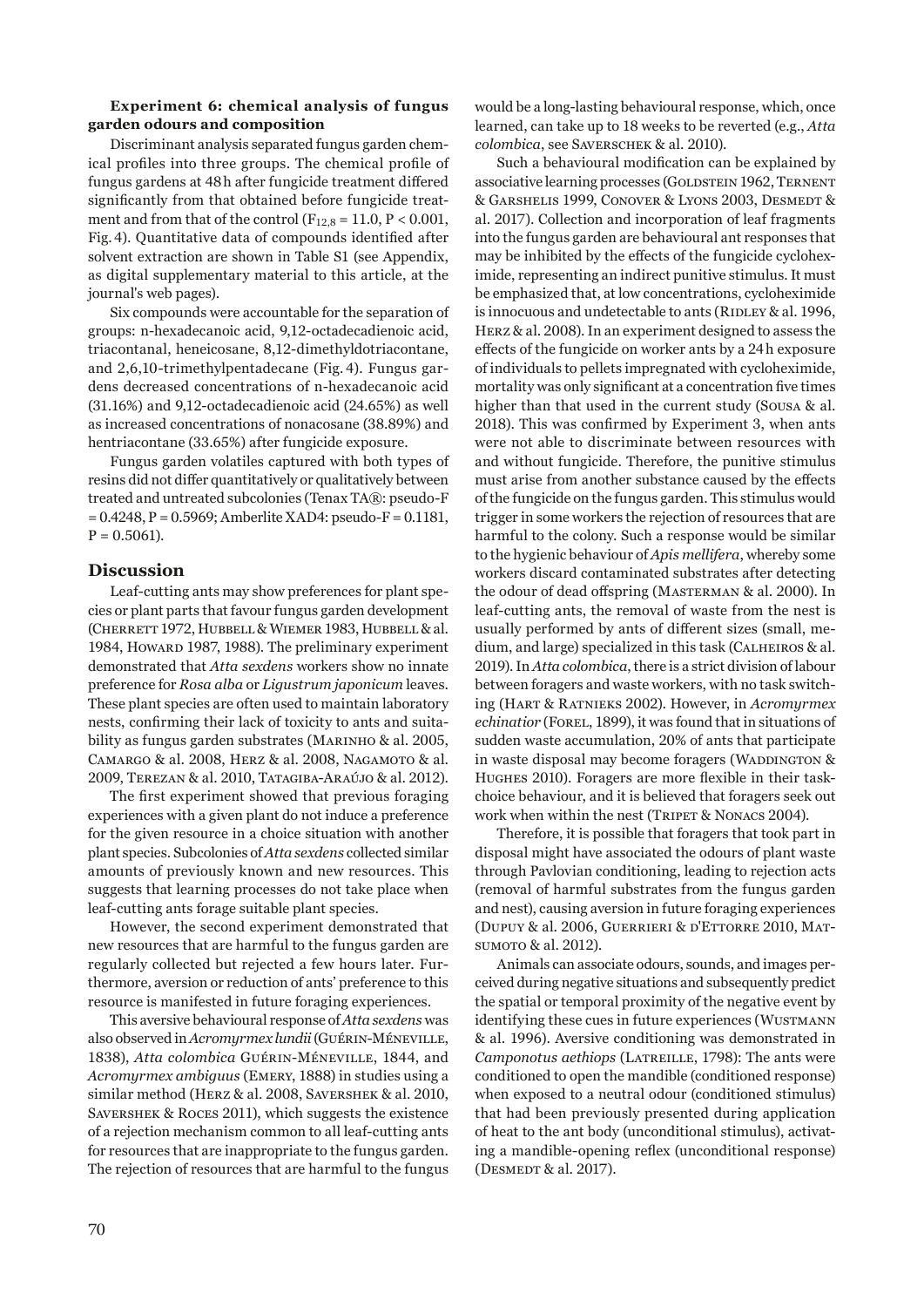In environments with high plant diversity, it is of high selective value for leaf-cutting ants to discriminate between suitable and unsuitable plants for fungal cultivation (Saverschek & Roces 2011). The capability of recognising the odour of plants that are harmful to the fungus garden has been reported in leaf-cutting ants, but the physiological and behavioural mechanisms that regulate aversion behaviour have not yet been elucidated (Saverschek & Roces 2011).

The aversion shown by worker ants (Experiments 4 and 5) to food resources impregnated with the odour of aversive resources (leaf fragments treated with fungicide) confirmed that odour aversive conditioning is a mechanism used by *Atta sexdens* to identify and reject unsuitable resources. The efficiency of this selectivity mechanism depends on quick installation of the learning process to reduce damage to the fungus garden. Foraged plant fragments are chewed by gardener ants and incorporated into the fungus garden in less than 48h (Herz & al. 2008). In our experiments, rejection of harmful resources was observed 24h after foraging, indicating that the metabolic processes that generate substances to trigger rejection responses are rapid. In the ant *Linepithema humile* (Mayr, 1868), necrophoresis is triggered in just 1h after nestmate death in response to chemical changes that occur on the cuticle of the dead worker (lack of dolichodial and iridomyrmecin) (Choe & al. 2009). Persistent memorisation of odours of harmful resources, associated with rejection acts learned by associative conditioning, is of high selective value for the fungus-ant complex (Herz & al. 2008).

Volatile samples captured by the aeration method (resins) did not differ between treated and untreated subcolonies. Sousa & al. (2020), in using the solvent extraction method for washing fungal fragments (dichloromethane), also did not detect volatile differences between subcolonies treated or not with cycloheximide. However, chemical analysis of extracts obtained by the hexane solvent wash method revealed significant alterations in the chemical profile of the fungus garden at 48h after incorporation of the harmful resource. As we did not detect differences in volatiles captured by the aeration method between cycloheximide-treated and untreated subcolonies, the chemical changes detected in extracts probably correspond to compounds that would likely be propagated via contact.

Some of these chemical changes can be used as cues by ants and act as a trigger of rejection behaviour ( $R$ IDLEY & al. 1996, North & al. 1999). Rejection triggers could be a secondary metabolite (Goes & al. 2020) or gustatory stimulus derived from fungus degradation (Saverschek & Roces 2011). Such chemical compounds would be transmitted between workers by grooming and trophallaxis (RIDLEY & al. 1996) or detected by foragers through contact with the damaged fungus or other workers during waste disposal (NORTH & al. 1999, Waddington & Hughes 2010). Compounds that differed quantitatively between fungal extracts from treated and untreated subcolonies are the most suitable for future tests aiming to identify which compounds are responsible for triggering the substrate rejection behaviour.

Gardener ants are the most susceptible to associating a harmful substrate with fungus damage and would likely be responsible for interrupting the processing and incorporation of harmful leaves into the fungus garden (Arenas & Roces 2016). However, forager ants also learn to reject plants when exposed to colony-dump odours (Arenas & Roces 2017, 2018). In our experiments, we found that the experience of collecting suitable plants does not increase the preference for this resource in future collections. However, the experience of gathering resources that are unsuitable for the fungus garden reduces the foraging of this resource. Furthermore, we found that foragers associate the odour of the collected plant with the negative effect exerted on the fungus. Therefore, we believe that the plant selection mechanism is based exclusively on aversive learning processes. When harmful substrates are incorporated into the fungus garden, they lead to fungal degradation, and compounds resulting from this process would serve as cues, which trigger in some ants the behavioural response of removing fungi and substrates from the contaminated area (probably an innate behaviour). Accumulation of waste in galleries would act as a triggering stimulus for the disposal behavioural response in waste workers (more predisposed to perform this task) and in some foragers. These foragers would associate the plant's odour, by Pavlovian associative learning, to the act of disposing of the resource and would probably be responsible for the rejection of these plants in future collections. Thus, leaf-cutting ants would be capable of complex collective behaviours that arise from the combination of individual responses and interactions with the symbiotic fungus.

#### **Conclusions**

The leaf-cutting ant *Atta sexdens* foraged indiscriminately among plants suitable and unsuitable to the fungal symbiont, but unsuitable plants caused chemical changes to the fungus garden that triggered late rejection behaviour in worker ants. The odours of harmful plants are linked to the rejection behaviour by associative learning and determine aversion to these plants in future foraging experiences. Plant selection in leaf-cutting ants seems to be based on recognition of plants that are harmful to the fungus garden rather than on recognition of adequate plants.

## **Acknowledgements**

We thank the Rio de Janeiro State Research Foundation (FAPERJ) for supporting the project, the Universidade Estadual do Norte Fluminense Darcy Ribeiro (UENF / FAPERJ) for awarding a grant to the first author, and the Brazilian Federal Agency for Support and Evaluation of Graduate Education (CAPES) for granting a scholarship to the second author.

# **References**

Abramson, C.I., Dinges, C.W. & Wells, H. 2016: Operant conditioning in honey bees (*Apis mellifera* L.): the cap pushing response. – Public Library of Science One 11: art. e0162347.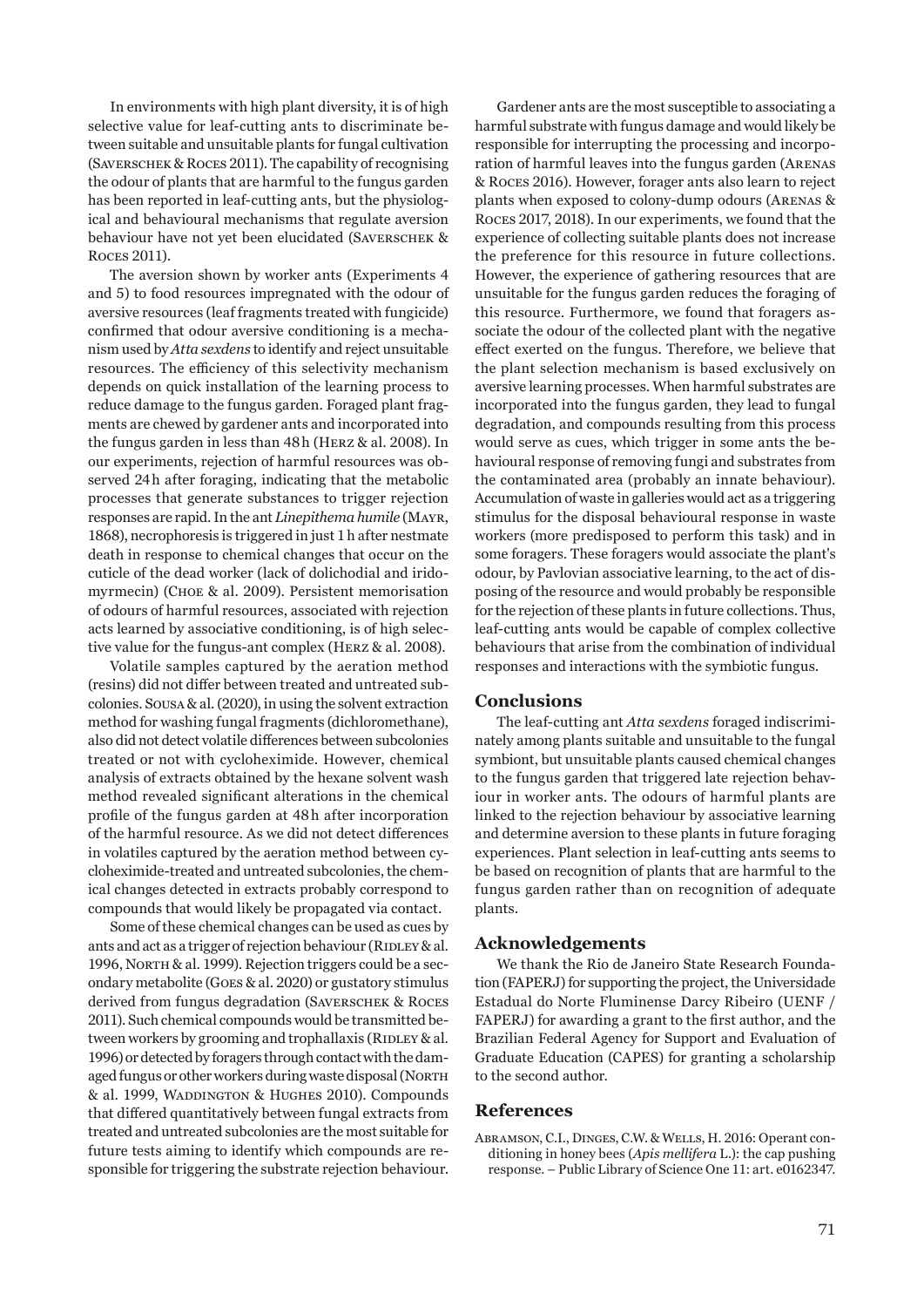- Alcock, J. 2011: Comportamento animal: uma abordagem evolutiva. – Artmed, Porto Alegre, 606pp.
- Arenas, A. & Roces, F. 2016: Gardeners and midden workers in leaf-cutting ants learn to avoid plants unsuitable for the fungus at their worksites. – Animal Behaviour 115: 167-174.
- Arenas, A. & Roces, F. 2017: Avoidance of plants unsuitable for the symbiotic fungus in leaf-cutting ants: Learning can take place entirely at the colony dump. – Public Library of Science One 12: art. e0171388.
- Arenas, A. & Roces, F. 2018: Appetitive and aversive learning of plants odors inside different nest compartments by foraging leaf-cutting ants. – Journal of Insect Physiology 109: 85-92.
- Azevedo, D.L.O. 2009: O papel das rotas e da obtenção de informações sobre a eficiência no forrageamento de *Dinoponera quadriceps* em ambiente natural. – Master thesis, Universidade Federal do Rio Grande do Norte, Natal, 83pp.
- Breed, M.D. & Moore, J. 2016: Animal behaviour. Academic Press, New York, NY, 552pp.
- Brembs, B. 2003: Operant conditioning in invertebrates. Current Opinion in Neurobiology 13: 710-717.
- Calheiros, A.C., Ronque, M.U.V. & Oliveira, P.S. 2019: Social organization and subcaste specialization in the leaf-cutting ant *Acromyrmex subterraneus* (Formicidae: Myrmicinae). – Journal of Insect Behavior 32: 267-280.
- Camargo, R.S., Forti, L.C., Lopes, J.F.S. & Matos, C.A.O. 2008: Growth of populations and fungus gardens of *Atta sexdens rubropilosa* (Hymenoptera, Formicidae) response to foraged substrates. – Sociobiology 52: 633-643.
- Camazine, S. 1993: The regulation of pollen foraging by honey bee: how foragers assess the colony's need for pollen. – Behavioral Ecology and Sociobiology 32: 265-272.
- CHERRETT, J.M. 1972: Some factors involved in the selection of vegetable substrate by *Atta cephalotes* (L.) (Hymenoptera: Formicidae) in tropical rain forest. – Journal of Animal Ecology 41: 647-660.
- Choe, D.H., Millar, J.G. & Rust, M.K. 2009: Chemical signals associated with life inhibit necrophoresis in Argentine ants. – Proceedings of the National Academy of Sciences of the United States of America 106: 8251-8255.
- Conover, M.R. & Lyons, K.S. 2003: Reducing or delaying egg depredation by punishing free-ranging predators for opening eggs. – Applied Animal Behaviour Science 83: 177-185.
- Desmedt, L., Baracchi, D., Devaud, J.M., Giurfa, M. & d'Et-TORRE, P. 2017: Aversive learning of odor-heat associations in ants. – Journal of Experimental Biology 220: 4661-4668.
- Dukas, R. 2004: Evolutionary biology of animal cognition. Annual Review of Ecology, Evolution, and Systematics 35: art. 347374.
- Dupuy, F., Sandoz, J.C., Giurfa, M. & Josens, R. 2006: Individual olfactory learning in *Camponotus* ants. – Animal Behaviour 72: 1081-1091.
- Dussutour, A., Deneubourg, J.L., Beshers, S. & Fourcassié, V. 2009: Individual and collective problem-solving in a foraging context in the leaf-cutting ant *Atta colombica.* – Animal Cognition 12: 21-30.
- Farji-Brener, A.G., Amador-Vargas, S., Chinchilla, F., Escobar, S., Cabrera, S., Herrera, M.I. & Sandoval, C.A. 2010: Information transfer in head-on encounters between leaf-cutting ant workers: food, trail condition or orientation cues? – Animal Behaviour 79: 343-349.
- Fernández, F., Castro-Huertas, V. & Serna, F. 2015: Hormigas cortadoras de hojas de Colombia: *Acromyrmex* & *Atta* (Hymenoptera: Formicidae). – Universidad Nacional de Colombia, Bogotá, 352pp.
- Gazal, V., Bailez, O. & Viana-Bailez, A.M. 2014: Mechanism of trail following by the arboreal termite *Nasutitermes corniger* (Isoptera: Termitidae). – Zoological Science 31: 1-5.
- Gazal, V., Bailez, O., Viana-Bailez, A.M., Aguiar-Menezes, E.L. & Menezes, E.B. 2012: Decayed wood affecting the attraction of the pest arboretum termite *Nasutitermes corniger*  (Isoptera: Termitidae) to resource foods. – Sociobiology 59: 287-295.
- Goes, A.C., Barcoto, M.O., Kooij, P.W., Bueno, O.C. & Rodrigues, A. 2020: How do leaf-cutting ants recognize antagonistic microbes in their fungal crops? – Frontiers in Ecology and Evolution 8: art. 95.
- GOLDSTEIN, M.L. 1962: Aversive-conditioning methodology in animal research. – Psychological Reports 11: 841-868.
- GREEN, P.W.C. & KOOIJ, P.W. 2018: The role of chemical signalling in maintenance of the fungus garden by leaf-cutting ants. – Chemoecology 28: 101-107.
- GUERRIERI, F.J. & D'ETTORRE, P. 2010: Associative learning in ants: conditioning of the maxilla-labium extension response in *Camponotus aethiops*. – Journal of Insect Physiology 56: 88-92.
- Hart, A.G. & Ratnieks, F.L.W. 2002: Waste management in the leaf-cutting ant *Atta colombica*. – Behavioral Ecology 2: 224-231.
- HEIDECKER, J.L. & LEUTHOLD, R.H. 1984: The organization of collective foraging in the harvester termite *Hodotermes mossambicus* (Isoptera). – Behavioral Ecology and Sociobiology 14: 195-202.
- Herz, H., Hölldobler, B. & Roces, F. 2008: Delayed rejection in a leaf-cutting ant after foraging on plants unsuitable for the symbiotic fungus. – Behavioral Ecology 19: 575-582.
- Howard, J.J. 1987: Leafcutting ant diet selection: the role of nutrients, water and secondary chemistry. – Ecology 68: 503-515.
- HOWARD, J.J. 1988: Leafcutting ant diet selection: relative influence of leaf chemistry and physical features. – Ecology 69: 250-260.
- Hölldobler, B. & Wilson, E.O. 1990: The ants. Harvard University Press, Cambridge, MA, 746pp.
- Hubbell, S.P., Howard, J.J. & Wiemer, D.F. 1984: Chemical leaf repellency to an attine ant: seasonal distribution among potential host plant species. – Ecology 65: 1067-1076.
- HUBBELL, S.P. & WIEMER, D.F. 1983: Host plant selection by an Attini ant. In: Jaisson, P. (Ed.): Social insects in the tropics. – University of Paris, Paris, pp. 133-154.
- Jaccoud, D.B., Hughes, W.O.H. & Jackson, C.W. 1999: The epizootiology of a *Metarhizium* infection in mini-nests of the leaf-cutting ant *Atta sexdens rubropilosa*. – Entomologia Experimentalis et Applicata 93: 51-61.
- Laloi, D., Bailez, O., Blight, M., Roger, B., Pham-Delegue, M.H. & Wadhams, L. 2000: Recognition of complex odors by restrained and free-flying honeybees *Apis mellifera*. – Journal of Chemical Ecology 26: 2307-2319.
- Lanan, M. 2014: Spatiotemporal resource distribution and foraging strategies of ants (Hymenoptera: Formicidae). – Myrmecological News 20: 53-70.
- LITTLEDYKE, M. & CHERRETT, J.M. 1976: Ingestão direta de seiva vegetal de folhas cortadas pelas formigas cortadeiras *Atta cephalotes* (L.) e *Acromyrmex octospinosus* (Reich) (Formicidae, Attini). – Bulletin of Entomological Research 66: 205-217.
- Loeck, A.E., Rosenthal, M.D. & Gusmão, L.G. 1994: Mini formigueiro: método de criação de formigas cortadeiras na ausência da rainha. – Anais da Sociedade Entomológica do Brasil 23: 359-362.